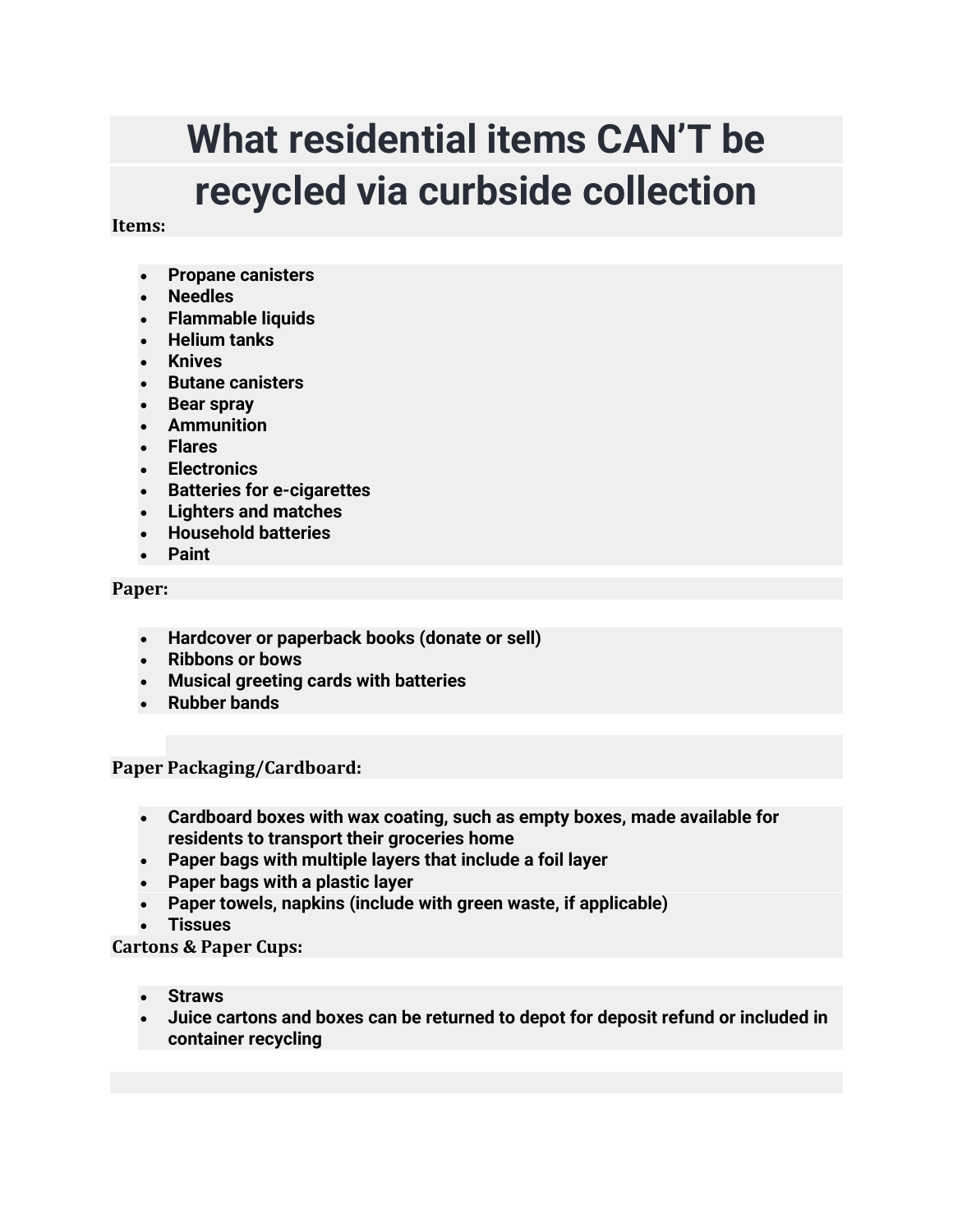# **Plastic Containers:**

- Containers for motor oil, vehicle lubricant or antifreeze products (Check Recyclepedia)
- Packaging labelled biodegradable or compostable
- Liquid-absorbing pads, e.g., in trays of meat, poultry, fish, etc.
- Plastic wrap
- Plastic blister packs e.g. plastic/foil protective packaging for chewing gum and pills
- Ceramic plant pots
- Lawn edging, tarps, plastic furniture or toys
- Garden hoses
- Plastic string or rope
- Plastic paint cans (Check Recyclepedia)
- Pails larger than 25L
- Pails for lubricants and oils (Check Recyclepedia)
- Microwavable bowls with metal rims
- Plastic or foil lids from coffee and tea pods
- Beverage bottles or jugs for flavoured tea, juice, or other beverages can be returned to depot for deposit refund or included in container recycling

#### **Aluminum Containers:**

- Spray paint cans (Check Recyclepedia)
- Aerosol cans with any contents remaining
- Propane cylinders (Check Recyclepedia)
- Foil-lined cardboard take-out containers and lids

**Steel Containers:**

- Steel paint cans
- Coat hangers (return to dry cleaners)
- Pots, pans and baking trays
- Propane cylinders
- Metal toys
- Appliances
- Metal hardware or other scrap metal
- Wiring or metal cords, extension cords
- Steel beverage cans can be returned for deposit refund or included in container recycling

**Glass Bottles & Jars:**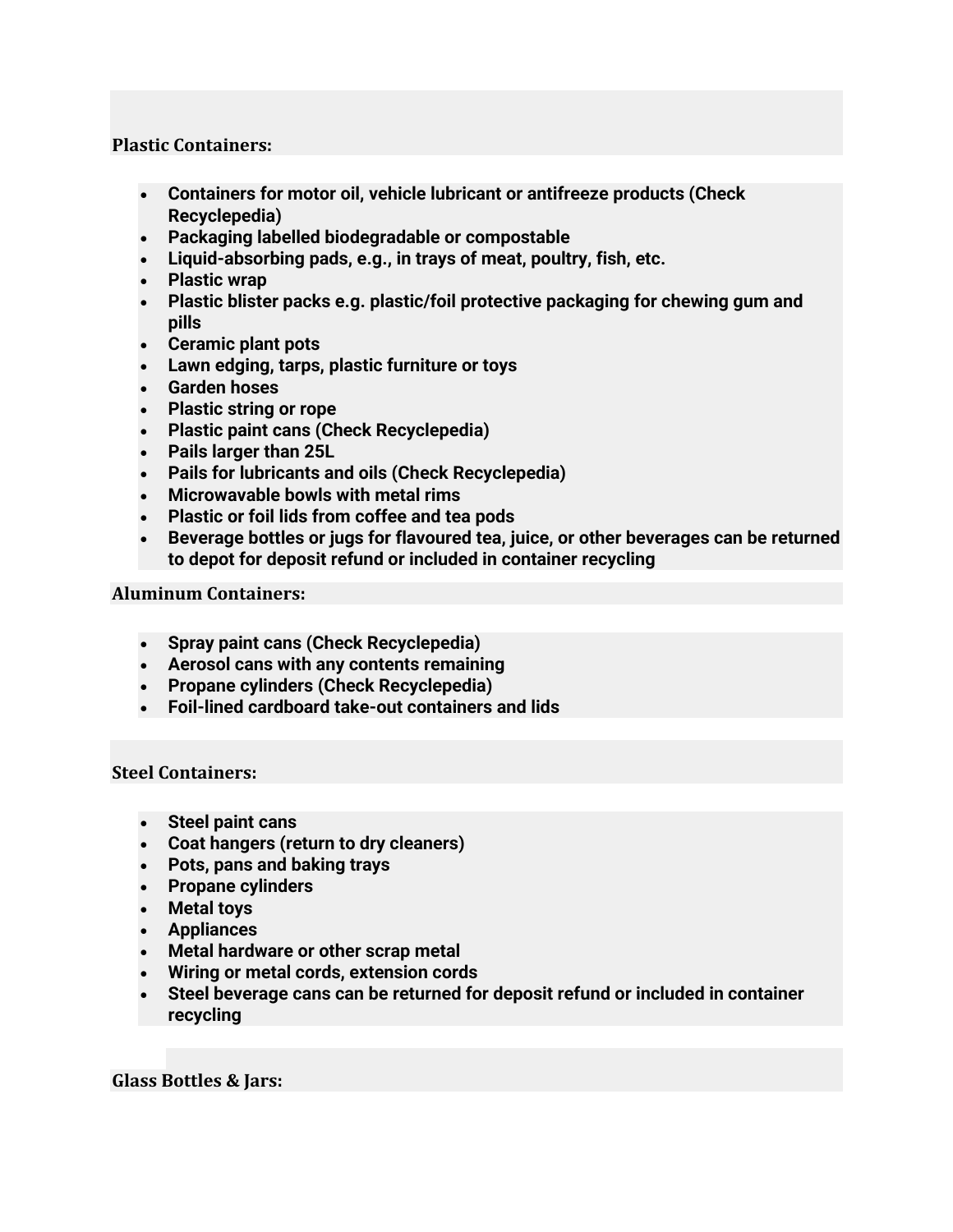- Drinking glasses or dishes, cookware
- Whole or broken window glass or mirrors
- Ceramic products
- Light bulbs and light fixtures

**Plastic Bags/Overwrap:**

- Kitchen stretch wrap
- Packaging labelled biodegradable or compostable
- Lumber or construction wrap
- Garbage bags (all colours)

## **Foam Packaging:**

- Liquid-absorbing pads used in trays for meat, poultry, fish, etc.
- Labels, tape, paper and cardboard on foam packaging
- Foam peanuts, packing chips, or noodles
- Blue or pink foam board insulation
- Napkins, cutlery
- Squishy or flexible foam
- Furniture cushions

# **Misc. Flexible Plastic Packaging:**

- Plastic squeeze tubes
- Plastic-lined paper
- Cellophane wrap
- Plastic strapping
- 6-pack ring
- Biodegradable plastic
- PVC/vinyl
- Squishy foam
- Plastic blister packs e.g. plastic/foil protective packaging for chewing gum and pills

# **Nearest Garbage Landfill Site**

- **MIDWAY**
- 10 CR 510
- MIDWAY, AR 72651-9275